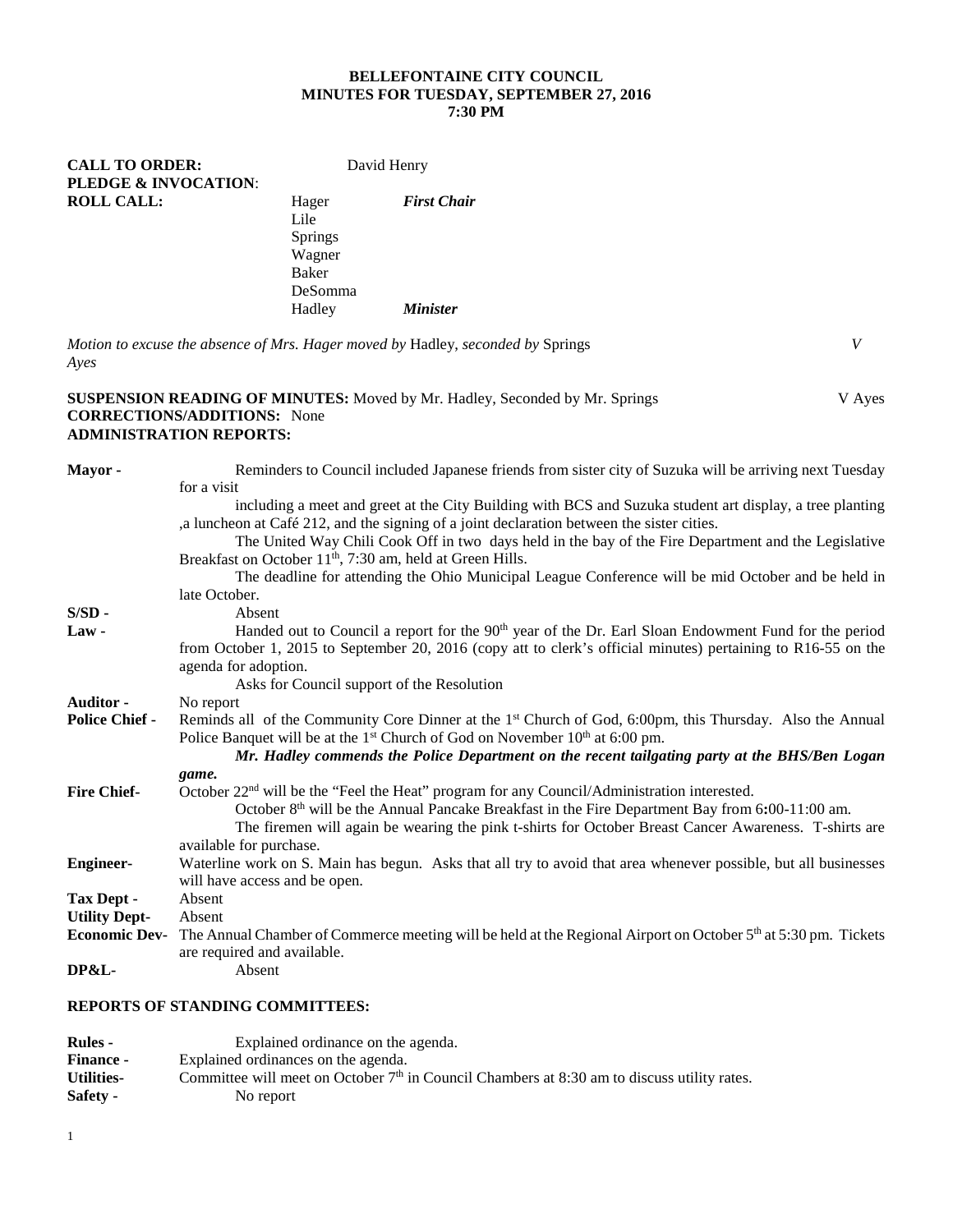**COMMUNICATIONS FROM CITIZENS:** Drew Gibbs, 424 N. Park, attending the meeting with his son, Dallas. Dallas is a member of the Boy Scouts and is attending this evening to earn his Eagle Scout Badge.

#### **INTRODUCTION OF ORDINANCES:**

#### **1. ORDINANCES FOR 1ST READING**

16-53 A. AN AMENDMENT TO ORDINANCE NO. 89-87 PROVIDING THE AMOUNT OF FIDELITY BONDS COVERING CERTAIN ELECTED OFFICIAL AND EMPLOYEES OF THE CITY AND DECLARING AN EMERGENCY IN THE CITY OF BELLEFONTAINE. OHIO. EMERGENCY IN THE CITY OF BELLEFONTAINE, OHIO.

| 3RR-      | Moved by Lile, seconded by Hadley | V Ayes |
|-----------|-----------------------------------|--------|
| Passage-  |                                   |        |
| Adoption- |                                   |        |

16-54 B. AN ORDINANCE MAKING SUPPLEMENTAL APPROPRIATIONS AND AMENDING THE PERMANENT APPROPRIATIONS FOR PURPOSES OF GENERAL, PROBATION, POLICE DONATIONS, FIRE DONATION, WATER, SEWER AND AMBULANCED AND DECLARING AN EMERGENCY IN THE CITY OF BELLEFONTAINE, OHIO. **FINANCE**

| $3RR -$   | Moved by Baker, seconded by DeSomma | V Ayes |
|-----------|-------------------------------------|--------|
| Passage - |                                     |        |
| Adoption- |                                     |        |

R16-55 C. A RESOLUTION APPROVING THE INVESTMENTS AND EXPENDITURES FROM THE DR. EARL SLOAN ENDOWMENT FUND FOR 2016 AND RETURN OF UNUSED GRANTS. **FINANCE**

Adoption- Moved by Baker, seconded by Wagner and a second by Wagner V Ayes

## **2. ORDINANCES FOR 2ND READING**

#### **3. ORDINANCES FOR 3RD READING**

16-49 A. AN ORDINANCE CHANGING THE ZONING CLASSIFICATION OF CERTAIN REAL PROPERTY CONTAINING 5.858 ACRES BEING A PORTION OF PARCEL NUMBER 17-077020-04-019-000 LOCATED AT 1029 N. MAIN STREET, BELLEFONTAINE, OHIO FROM R-3, MULTI FAMILY RESIDENCE DISTRICT AND B-3, GENERAL BUSINESS DISTRICT, TO M-1 LIGHT MANUFACTURING DISTRICT, AMENDING THE ZONING MAP AND DECLARING AN EMERGENCY IN THE CITY OF BELLEFONTAINE, OHIO.

#### **RULES**

Adoption - Moved by Lile, seconded by Hadley V Ayes-Wagner, abstain (His firm represents an entity and his fiancé works at the property)

#### **COMMUNICATIONS FROM CLERK:** none

## **COMMUNICATIONS FROM COUNCIL:**

#### **ADJOURNMENT – 7:48 pm**